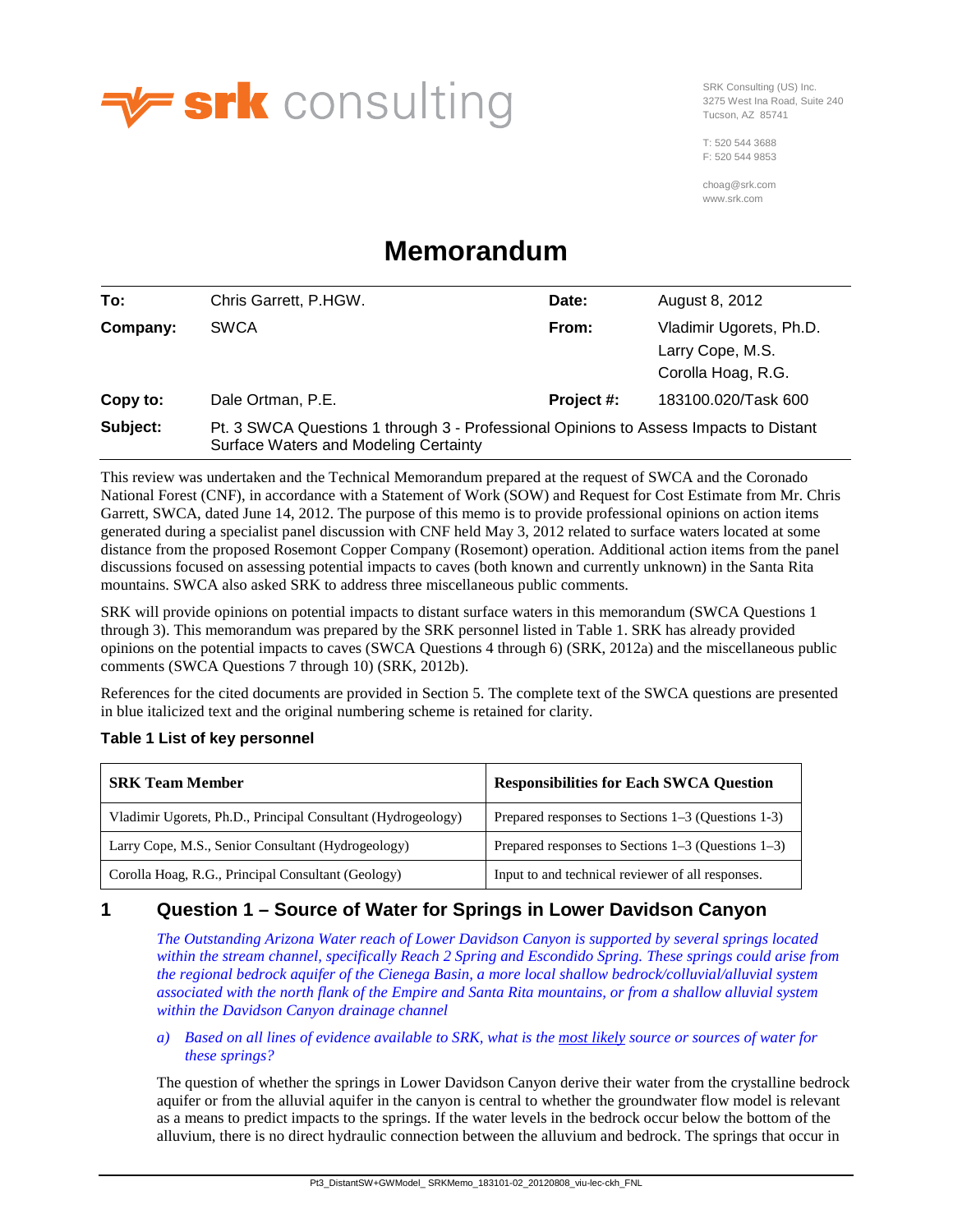the alluvium are, therefore, influenced by surface water flow in the alluvium that is fed by precipitation, and are not influenced locally by fluctuations in the bedrock water table.

At the Reach 2 Spring the lines of evidence suggesting a lack of hydraulic connection with groundwater include:

- The water level in Pima County Well, the sole bedrock well in the general Lower Davidson Canyon area, is 7-14 feet below the top of bedrock at that location indicating there is no physical connection between the surface flow and the bedrock aquifer [see hydrograph in Figure 5 of Tetra Tech's report (2010a)];
- The Reach 2 Spring was observed on a site visit in May 20[1](#page-1-0)[2](#page-1-1) by  $SRK<sup>1</sup>$  and Golder Associates<sup>2</sup> staff to be two small pools (puddles), with adjacent alluvium outside the banks that was dry. The alluvium in the area of the spring was observed about one month earlier by Golder Associates to be moist and the pools to be noticeably larger. This change suggests there was a rapid decrease in the presence of water and soil moisture with the onset of late spring heat and dry conditions. A spring fed by groundwater would be expected to retain both water flow volumes and soil moisture in the area immediately adjacent to the pools despite short-term changes in local precipitation and evaporative conditions.
- Tetra Tech has documented that wells and springs in the upper reaches in Davidson Canyon have isotopic values indicating winter recharge from precipitation is a significant source of water (Tetra Tech, 2010a). Water samples taken for Reach 2 Spring in Lower Davidson Canyon have a geochemical signature that indicates the spring water is primarily influenced by summer rain; this suggests that bedrock groundwater is not a significant component of the Reach 2 Spring.

### *b) Are there lines of evidence that point to contradictory conclusions or are inconclusive?*

The evidence outlined in response to Question 1(a) above is limited to the hydrograph data of a single well located several miles downstream of the Reach 2 Spring and to the water quality samples taken from selected springs. In addition, there are no water level data to show seasonal variations in the alluvium, nor the relationship of the degree of alluvial saturation with intense summer monsoonal precipitation events. The summer storm events typically produce flash flooding and rapid recharge to the alluvium. Winter rains would be expected to produce saturated alluvial flow conditions that might be more prolonged in duration, although not as dramatic in response. Data have been not yet been collected to demonstrate the type of response relationship to precipitation events in Davidson Canyon.

Finally, there are no wells at the Reach 2 Spring that document the bedrock and alluvial water levels. Although the physical, observational evidence presented in the response to Question 1a is reasonable, it is anecdotal and thus uncertain.

### *c) What methods of additional data collection would be recommended to provide more conclusive evidence as to the origin of these springs?*

An Alluvial/Bedrock well pair at the Reach 2 Spring and at two additional places in Davidson Canyon should provide sufficient demonstration of the hydraulic communication (or lack thereof) between the saturated alluvium and bedrock water table. The additional two locations should be upstream and downstream of the Reach 2 Spring to confirm or otherwise refine the conceptual model presented by Tetra Tech (2010a). If the elevation of the water levels in the paired devices is the same to similar, a connection between bedrock and alluvium would be demonstrated. On the other hand, if water level elevations in the two devices are disparate, the two aquifers are not connected.

Drive-point piezometers are the recommended alluvial installations at each pair location. An example of this type of piezometer is shown in [Figure 1.](#page-2-0) An additional three alluvial piezometers are also recommended that there would be six piezometers along the length of Lower Davidson Canyon. Each would be fitted with a water level data logger for frequent monitoring (on the order of a reading taken and digitally stored every 4 hours). Each of the three bedrock wells would also be fitted with dedicated electronic data loggers. Locations would likely need to be carefully selected to minimize theft, vandalism, or potential disturbance by recreational visitors. A reconnaissance of the canyon length would be recommended before selecting this method to ensure that a drill rig is able to access the sites.

-

<span id="page-1-0"></span><sup>&</sup>lt;sup>1</sup> Dr. Vladimir Ugorets, Larry Cope, Stephen Day, Corolla Hoag, Michael Sieber <sup>2</sup> Dr. George Annandale, Jennifer Patterson

<span id="page-1-1"></span>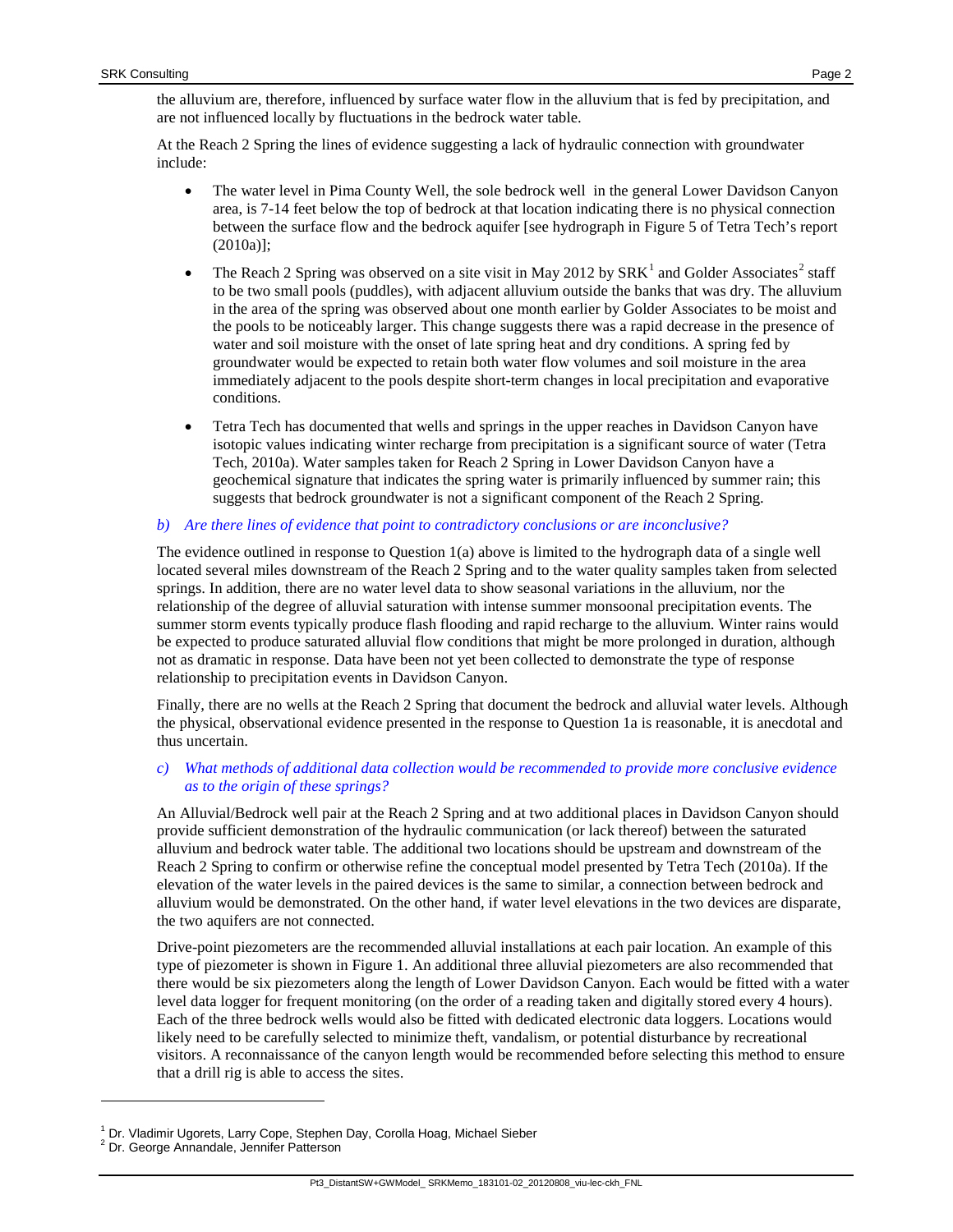SRK recommends that photographic documentation of the Reach 2 Spring be taken on a monthly schedule, and during and immediately following intense rain events to the best and safest extent practicable. Alternatively, a wildlife monitoring camera could be set on a timer to take a daily time-lapse photo to document spring flow conditions. The photos could be downloaded monthly and uploaded to a common shared site. Wildlife cameras (see for example the Covert MP6: www.dlccovert.com) are very small and battery operated; typically they are disguised with a camouflage design and are easy to hide in the brush or in a tree, which would help avoid detection, theft, or vandalism.

#### *d) What would be the approximate time frames and costs needed to collect this additional information?*

The recommended monitoring period would be approximately one year to measure water levels that document the potential seasonal variation. If the well and piezometer installation could be completed in the early Fall months of 2012, for example, the water levels would be monitored for approximately one year through the end of summer rains of 2013.

The bedrock wells would be drilled to a depth of 75-200 feet depending on the depth to groundwater. Blank and slotted PVC casing (2-inch diameter) would be installed in the well with the screened interval set to straddle the water table. A hydraulic seal would be installed in the annulus above the screen to isolate the bedrock water table from potential leakage from above via the annulus. Each well would be fitted with a data logger and the wellhead protected with a locked steel cover. The installation cost is estimated to be a maximum of \$12,000 per bedrock well and \$2,500 per alluvial drive-point piezometer, which includes dedicated dataloggers. Consulting fees of a groundwater consultant to supervise the project would also likely be required.

# **Stainless Steel Drive-Point Piezometers**

Model 615

The Model 615 Drive-Point Piezometer is designed as an affordable method to monitor shallow groundwater and soil vapor in suitable conditions.

The Drive-Points attach to inexpensive 3/4" (20 mm) NPT steel drive pipe which is widely available through local plumbing and hardware stores.

Solinst Drive-Point Piezometers are most often installed as permanent well points. They can also be used for short term monitoring applications.

High quality samples can be obtained if polyethylene or Teflon<sup>®</sup> lined tubing is attached to the stainless steel drive point. Groundwater sampling and hydraulic head measurements can be taken within the tubing using small diameter equipment, as described overleaf.

Solinst Drive-Point Piezometers can be driven into the ground with any direct push or drilling technology, including the Manual Slide Hammer shown at right. To avoid clogging or smearing of the screen during installation, a shielded version is also available.



Installing Piezometers with a Manual Slide Hammer

**Figure 1 Example of a drive-point piezometer (from Solinst website)**

# <span id="page-2-0"></span>**2 Question 2 – Ability of Existing Regional Groundwater Models to Predict Effects on Streamflow**

*During the May 3 panel discussion, several specialists reflected on the uncertainty associated with the existing groundwater flow models. Specifically, there was the opinion that the accuracy of the modeling technique was not sufficient to predict impacts at certain surface water locations relatively distant from the mine site.*

*a) Cienega Creek is modeled to experience these impacts (at gaging station 09484550): Montgomery model (0.01 feet of drawdown after 1,000 years), Myers model (0.2 feet of drawdown after 1,000 years). Based on these drawdowns, the Montgomery model predicts a 0.02 cfs reduction in baseflow, and the Tetra Tech model predicts a 0.09 cfs reduction in baseflow. In SRK's professional opinion are the existing*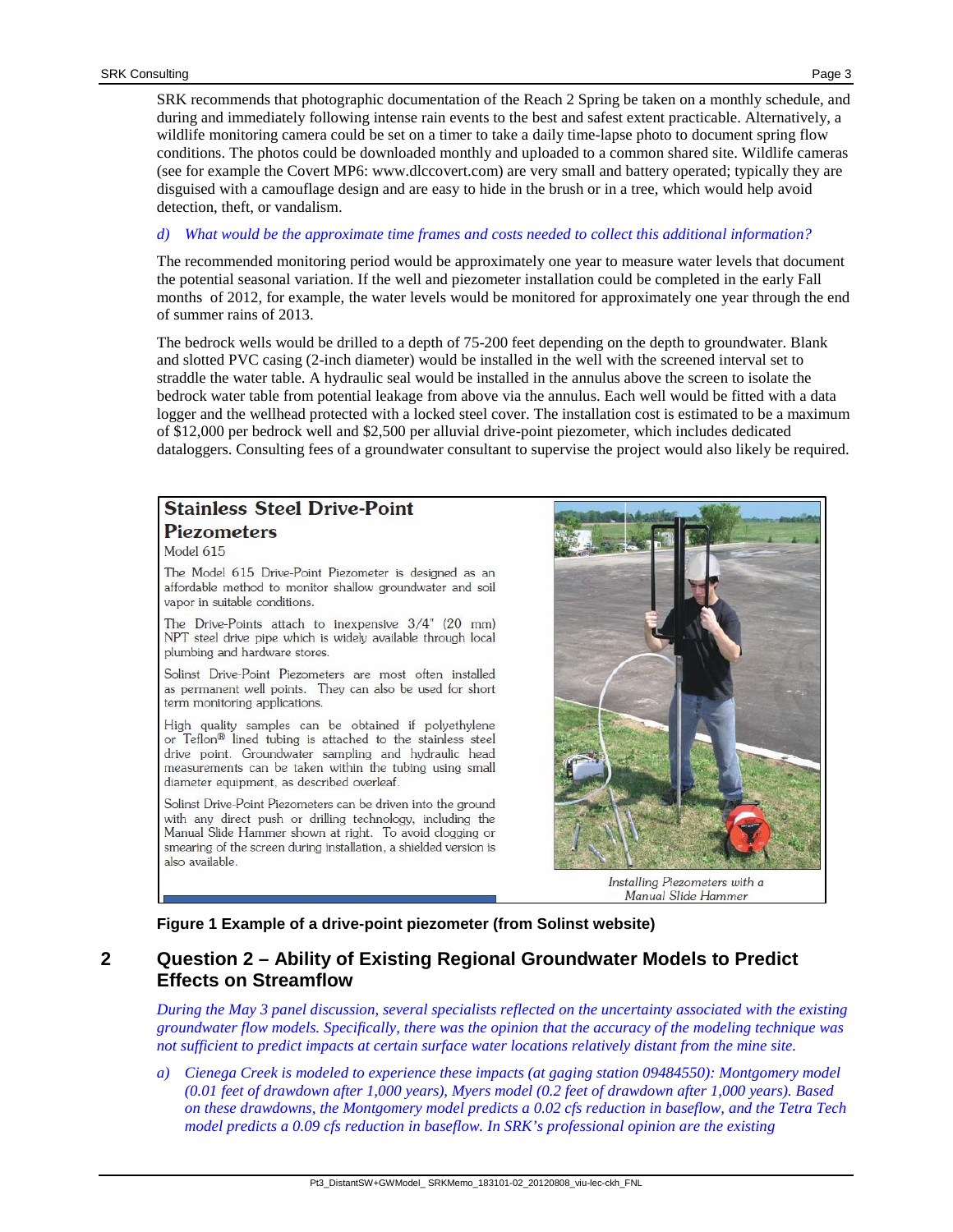- *b) Empire Gulch is modeled to experience these impacts (at the springs, near headquarters): Montgomery model (3.3 feet of drawdown after 1,000 years), Tetra Tech model (6 feet of drawdown after 1,000 years), Myers model (4.3 feet of drawdown after 1,000 years). In SRK's professional opinion are the existing groundwater flow models, including the groundwater-surface water interaction models, capable of predicting these impacts to the accuracy implied by the reported values?*
- *c) Gardner Canyon is modeled to experience these impacts (at confluence with Cienega): Montgomery model (no drawdown), Tetra Tech model (1 foot of drawdown after 1,000 years), Myers model (2.2 feet of drawdown after 1,000 years). In SRK's professional opinion are the existing groundwater flow models, including the groundwater-surface water interaction models, capable of predicting these impacts to the accuracy implied by the reported values?*
- *d) If connected to the regional bedrock aquifer that will be impacted by the mine, Lower Davidson Canyon is modeled to experience these impacts: Montgomery model (1 foot of drawdown after 1,000 years), Tetra Tech model (<1 foot of drawdown after 1,000 years). Based on these drawdowns, the Montgomery model predicts a 0.04 cfs reduction in baseflow. In SRK's professional opinion are the existing groundwater flow models, including the groundwater-surface water interaction models, capable of predicting these impacts to the accuracy implied by the reported values?*

SWCA Questions 2a through 2d address the results from three numerical flow models predicting drawdown expected in four drainages distal to the proposed project area 1,000 years after closure of the proposed mining operation. The models were prepared by Montgomery & Associates (2010), Tetra Tech (2010a; 2010b), and an independent consultant, Dr. Tom Myers of Reno, Nevada (2007, 2008<sup>[3](#page-3-0)</sup>). The distal drainages include Cienega Creek, Empire Gulch, and Lower Davidson Canyon located east and north-east of the project area. Gardner Canyon is located approximately 8.5 miles south of the project area. Although the model results for each area are different, the questions and response about each of the drainage areas are similar. SRK will address all four areas with a single opinion, using Cienega Creek as a representative example.

The prediction of the lateral extension of drawdown toward Cienega Creek (and the other distal drainages) due to excavation of an open pit 10-12 miles away from the creek depends on the following:

- Depth of pit excavation below the water table (or the pit lake elevation during post-mining conditions),
- Hydraulic conductivity of the rock between the pit and the creek $(s)$ ,
- Groundwater storage parameters,
- Distance between the pit and the creek $(s)$ , and
- Length of time into the future for which the predictions are calculated.

Prediction of the changes in creek flow depends additionally on the hydraulic connection of the groundwater system with the creek. If there is no connection to the groundwater system, drawdown might propagate below the creek(s) without any changes in flow.

If a numerical model is calibrated to a groundwater stress (usually withdrawal) similar or several times less than expected during pit dewatering, the model can reliably simulate pit inflow and drawdown in the vicinity of the pit. The ability to reliably predict the propagation of drawdown away from the pit is fair to poor, however, at large distances and great lengths of time due to the asymptotic nature of the response to groundwater withdrawals at large distances and times, [4](#page-3-1) especially if the groundwater system exists within low permeable rock. If the rock is of low permeability, the groundwater system may not be able to be stressed enough during pre-mining testing, and the model could not be calibrated to represent impacts to the larger stresses during mining. Calibration of a model to only steady-state parameters (i.e. water levels, groundwater discharges to the creek) results in less certain predictions during the transient conditions with significant changes in water levels that exist during mining and post-mining periods.

Both of the models reviewed by SRK are reasonably well calibrated to pre-mining steady state conditions with very limited transient calibration for the M&A model and none for the Tetra Tech model. These models show

<span id="page-3-1"></span><span id="page-3-0"></span>

 $^3$  The models prepared by Tom Myers, Ph.D., were not reviewed by SRK Consulting.<br><sup>4</sup> A groundwater model predicts decreasing drawdown with distance from a pit as source of hydrogeological stress, but it never reaches an absolute zero value. As a result, the uncertainty of propagation of drawdown between 0.01 ft and 0.1 ft is very large.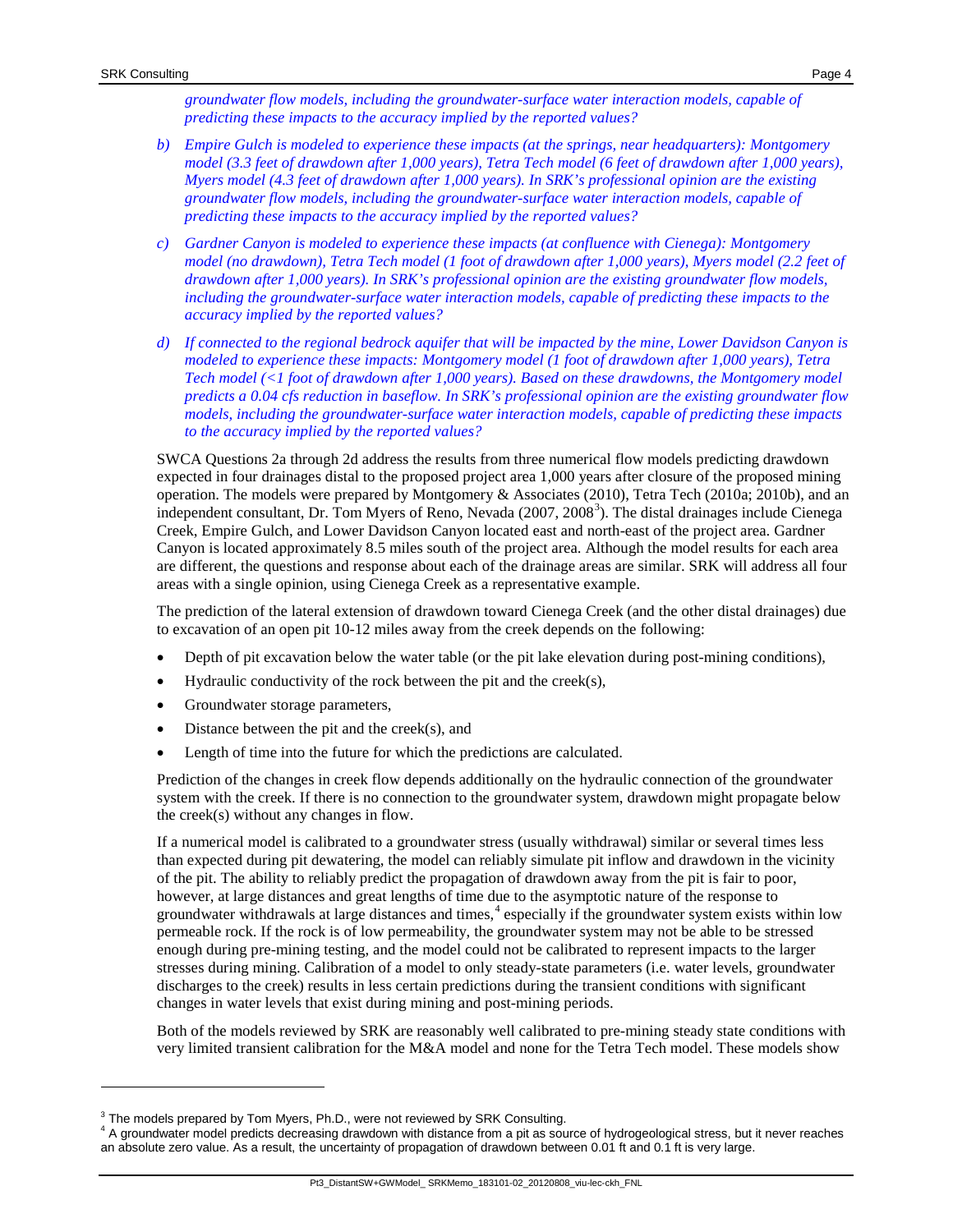the predicted 5-ft contour of drawdown [\(Figure 2](#page-6-0) and [Figure 3,](#page-7-0) respectively) with a range of possible variation of the contours based on sensitivity analysis (M&A model only).

It is SRK's opinion, that the 5-ft and 10-ft drawdown contours represent the precision of regional groundwater models that can be most relied upon. That is, the models can reliably predict impacts down to perhaps 5 feet of change. Uncertainty in results increases with predictions less than these contour intervals. Thus, after addressing problems with boundary conditions along the western model boundary (both models, as described in SRK, 2012a) and simulation of the quartz latite porphyry dike (in the Tetra Tech model), the groundwater models would be reasonably able to predict changes in water levels and flows of surface-water bodies inside the 5-ft to 10-ft drawdown contours.

Based on this and existing uncertainties in parameters such as hydraulic connection between groundwater and Cienega Creek (M&A and Tetra Tech), SRK's professional opinion is that the existing groundwater flow models or any other mathematical models are not capable of predicting these impacts to the accuracy implied by the reported values.

In addition to the inherent uncertainty of long-term numerical flow model predictions, whether surface water or groundwater, climate variability adds another level of uncertainty to flow predictions. Likewise the ability to accurately predict groundwater and surface water flows is severely limited by uncertainties related to the extent of future groundwater withdrawals needed to satisfy growing demands by increased populations and/or other potential industrial or agricultural users, all of which may cause low river flows and/or declining groundwater levels independent of withdrawals related to the proposed mining project.

# **2.1 Qualitative Level of Certainty**

*e) In SRK's professional opinion what is the qualitative level of certainty for the existing models to make such predictions? In SRK's professional opinion what is the qualitative level of certainty for modeling in general to make such predictions?* 

In SRK's professional opinion, the qualitative level of certainty for the existing models to make predictions listed in Item 2 above is low. These models were designed to (and are suitable to) predict inflow to the proposed open pit and pit lake infilling with an acceptable level of certainty. This can be done after addressing the problems with boundary conditions along the western model boundary (both models, as described in SRK, 2012a) and simulation of the dike (Tetra Tech model only).

In addition to the constraints and limitations found in any numerical model, other factors not included in the models will likely have an influence on conditions 1,000 years from closure. Numerous, unknown future factors and conditions have the potential to produce drawdown impacts much greater than the reported 0.1-0.2 ft. These unknown factors include the density of local population growth and groundwater pumping related to new subdivisions, geologic erosion (localized sedimentation or scouring), global climate change, and local weather conditions such as extended periods of wet or drought.

*f) Quantitatively, is there an approximate distance from the mine pit, approximate time period, or approximate amount of drawdown predicted by the models, within which predicted model results can be reasonably relied upon to predict impacts to accuracy similar to that stated in item 2 above?*

SRK's opinion is that both models (again, after addressing the problems mentioned above) would reasonably be able to predict changes in groundwater levels 1,000 years after mining only within the current simulated extent of the 5ft or 10ft drawdown contours. Thus, the predicted impacts to the surface water sources cannot be considered reliable with the accuracy stated in Item 2 above.

# **3 Question 3 – Other Approaches to Predict Effects on Stream Flow**

*Given that the existing groundwater flow models may not be an appropriate tool to analyze potential impacts to Cienega Creek or other relatively distant surface water sources, is there a different method that could be used to reasonably estimate impacts to these water sources?*

There are two principal methods to predict changes in groundwater levels (and associated changes in stream flow). Those are analytical methods and numerical methods. An analytical method will not work for the Rosemont project owing to the hydrogeological complexity and the three-dimensional (3-D) character of the groundwater flow model. A numerical method is the common approach to predict impacts to groundwater systems and surface water sources and was used by M&A and Tetra Tech, as well as Dr. Tom Meyers.

A numerical method, however, does not allow a reliable estimate of potential impact to surface water sources that can address all uncertainty because of the: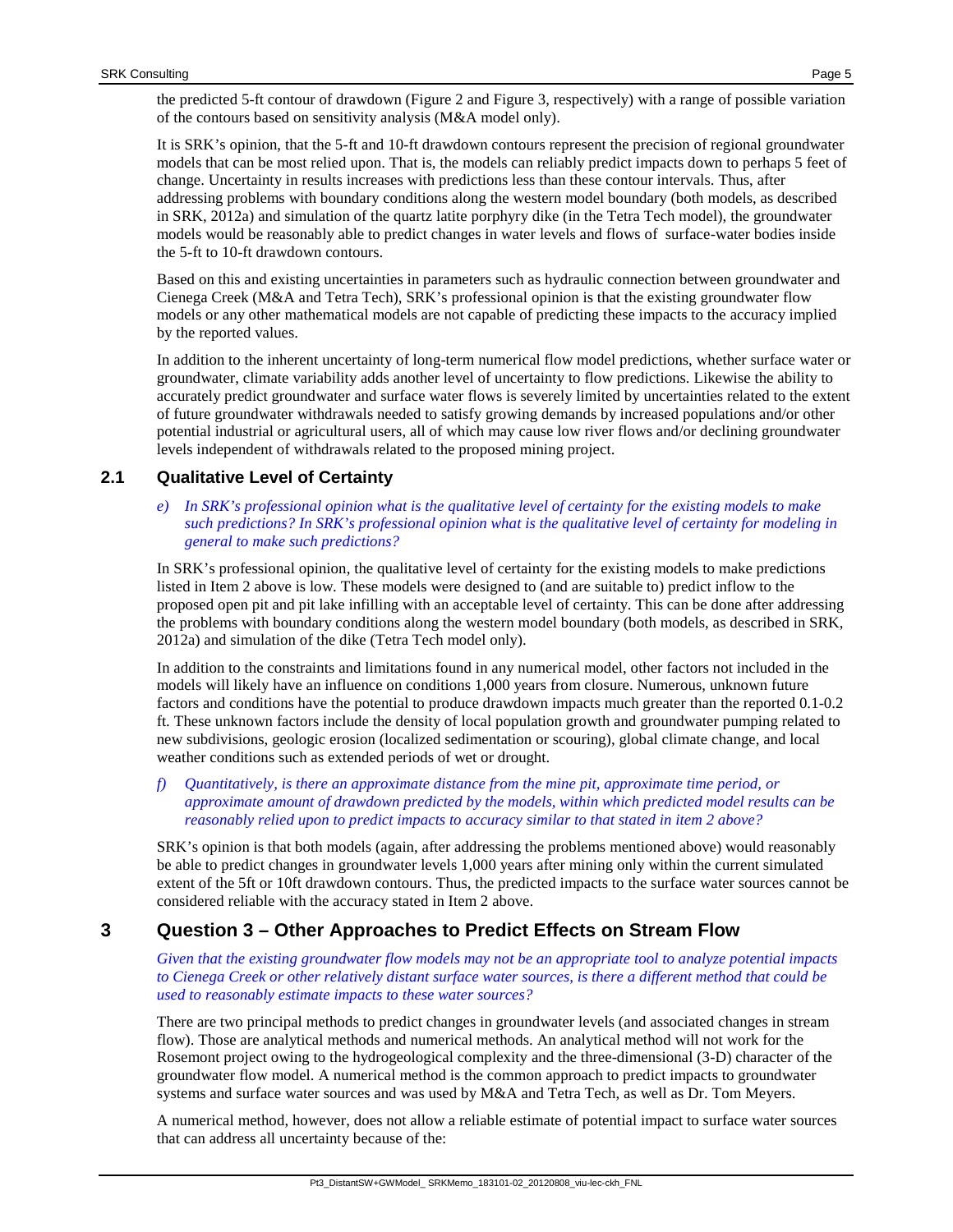- Significant length of prediction time period after mining ceases when the cone of drawdown could potentially reach these surface water sources;
- Low hydraulic conductivity of rock in the vicinity of the proposed pit and the resulting inability to create adequate stress on the groundwater system to calibrate the model to transient conditions similar to those that would exist during pit excavation and pit lake infilling; and
- Lack of incorporation of other realistic (but unknown in intensity) potential stresses that may impact the results such as climate change, local weather conditions such as drought, or the influences of future groundwater withdrawals related to population growth and increased industrial and agricultural uses.

SRK does not know of any better approach than 3-D numerical groundwater modeling to predict effects of mining on stream flow and believes that both the M&A and Tetra Tech models would be able to predict mining impact (or no impact) to Cienega Creek after calibration to the transient data (pit discharge, changes in water levels in monitoring wells) collected during the initial phase of pit excavation. An observational approach in which a numerical model is a "living" simulation that adjusts as mining proceeds allows calibration to actual conditions that lessens uncertainty as the model evolves.

# <span id="page-5-0"></span>**4 References**

- Meyers, T., 2007, Hydrogeology of the Santa Rita Rosemont project site, Conceptual flow model and water balance: unpublished report prepared for Pima County Board of Supervisors under the auspices of Pima County Regional Flood Control District, August 8, 2007, 35 p.
- \_\_\_\_\_, 2008, Hydrogeology of the Santa Rita Rosemont project site, Numerical groundwater modeling of the conceptual flow model and effects of the construction of the proposed open pit: unpublished report prepared for Pima County Regional Flood Control District, April 2008, 61 p.
- Montgomery & Associates, 2010, Groundwater flow modeling conduced for simulation of proposed Rosemont pit dewatering and post-closure: unpublished report prepared for Rosemont Copper, August 30, 2010, 264 p.
- SRK Consulting, 2010, Regional groundwater flow model Rosemont Copper Project: unpublished report prepared for Rosemont Copper, Tetra Tech Project No. 114-320874, November 2010, 118 p., 1 appendix.
- \_\_\_\_\_, 2012a, Pt. 1 SWCA Questions 4 through 6 Professional opinions to assess impacts to cave and karst formations: unpublished memorandum prepared by C. Hoag, W.D. Peachey, and J. Rasmussen for C. Garrett, SWCA, August 3, 2012, 53 p., 1 attachment.
- \_\_\_\_\_, 2012b, Pt. 2 SWCA Questions 7 through 10 Professional opinions on miscellaneous public comments: unpublished memorandum prepared by J. Kline, M. York, J. Rasmussen, and C. Hoag for C. Garrett, SWCA, July 27, 2012, 20 p.
- Tetra Tech, 2010a, Davidson Canyon hydrogeologic conceptual model and assessment of spring impacts, Rosemont Copper Project: unpublished report prepared for Rosemont Copper Company, Project No. 114-320869, July 2010, 75 p.
- Tetra Tech, 2010b, Regional groundwater flow model, Rosemont Copper Project: unpublished report prepared for Rosemont Copper Company, Project No. 114-320874, November 26, 2010, 291 p., 3 appendices.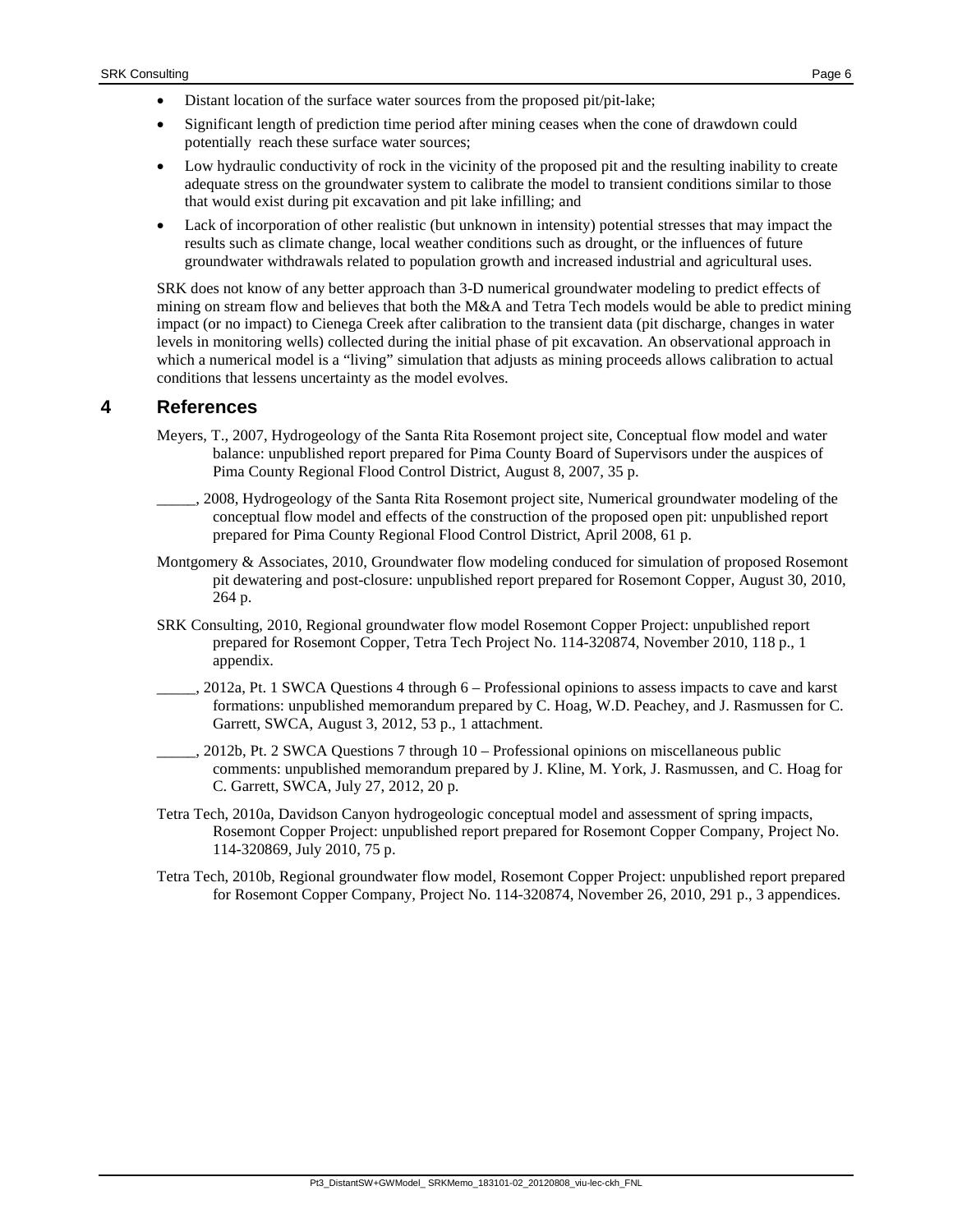

<span id="page-6-0"></span>**Figure 2 Predicted drawdown 1,000 years after end of mining operation by M&A model [Base Case scenario with results of sensitivity analyses (Source: Figure 119 in M&A, 2010)].**